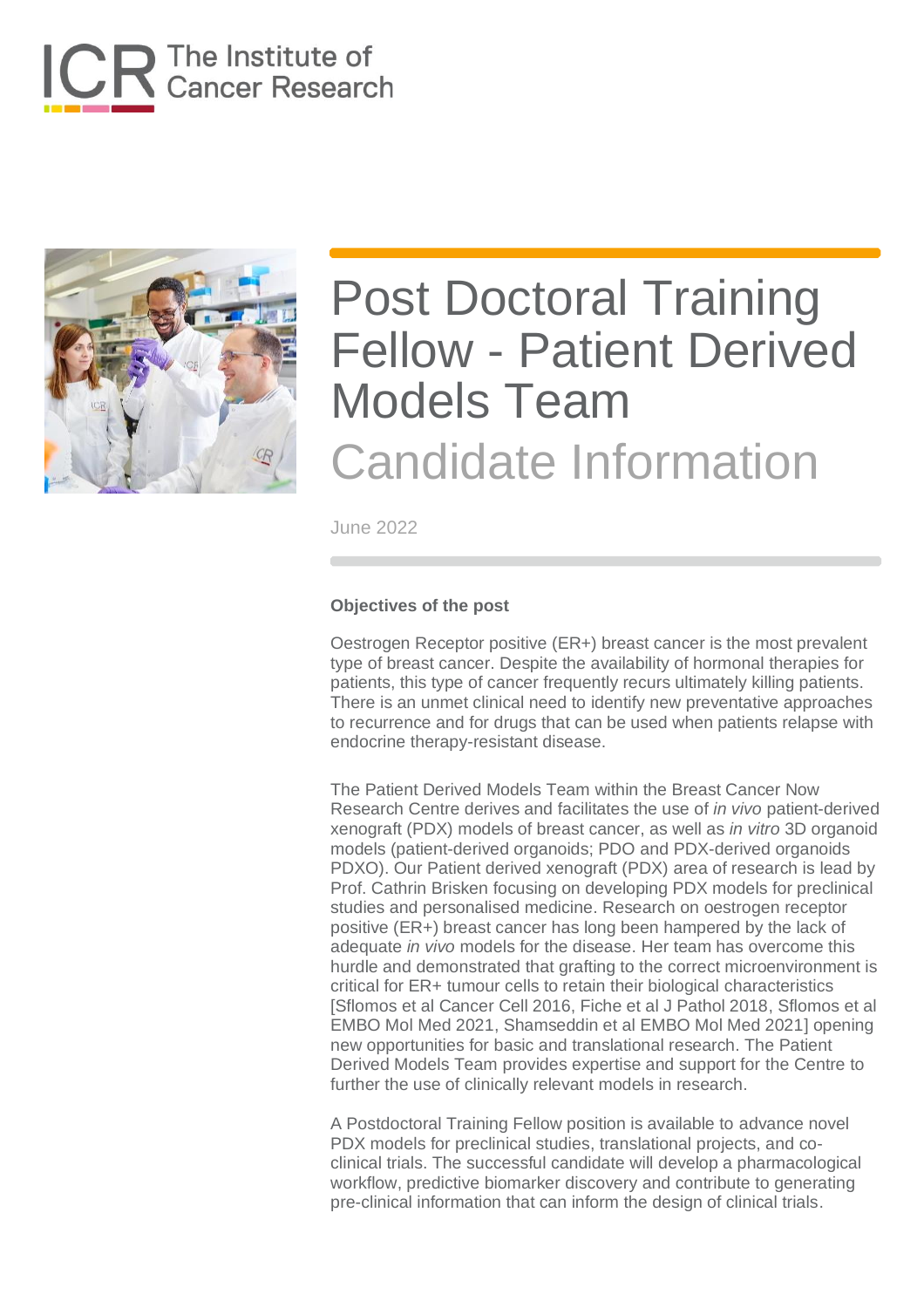We are seeking a highly motivated candidate who enjoys working in a multidisciplinary environment as part of a team. You must possess a PhD in pharmacology, biochemistry, biology, or other associated subjects and have a strong track record in biomedical research. Experience in pharmacokinetics and dynamics, mass spectrometry, molecular biology, statistics, and in working with *in vivo* cancer models is highly desirable.

The candidate will benefit from close interactions with the other teams within the Centre [\(https://www.icr.ac.uk/our-research/research](https://www.icr.ac.uk/our-research/research-divisions/division-of-breast-cancer-research)[divisions/division-of-breast-cancer-research\)](https://www.icr.ac.uk/our-research/research-divisions/division-of-breast-cancer-research) and the ICR at large and interact with industrial partners.

The Breast Cancer Now Research Centre is the first centre in the UK entirely devoted to breast cancer research, with the goal to advance research into the causes, diagnosis, and treatment of breast cancer. The Centre is directed by Professor Andrew Tutt and is located in state-ofthe-art laboratory space, with excellent core facilities and funding.

#### **Appointment details**

This is a fixed term appointment for 3 years in the first instance. Appointments will be made in the salary range \*£32,844 p.a. to £45,224 p.a. inclusive. Starting salary will be based on previous postdoctoral experience. *\*£32,844 p.a. inclusive for thesis submitted, awaiting PhD award.* In addition to annual performance related pay awards, salary scales are reviewed annually to consider any cost of living increases.

ICR has a workforce agreement stating that the maximum length of employment for Postdoctoral Training Fellows should be no more than 7 years within ICR and no more than 10 years total postdoctoral employment (at ICR and elsewhere). Consequently, you should be aware that the length of contract offered will be limited by this agreement.

#### **About our organisation**

We are one of the world's most influential cancer research institutes with an outstanding record of achievement dating back more than 100 years. We are world leaders in identifying cancer genes, discovering cancer drugs, and developing precision radiotherapy. Together with our hospital partner The Royal Marsden, we are rated in the top four centres for cancer research and treatment worldwide.

As well as being a world-class institute, we are a college of the University of London. We came top in the league table of university research quality compiled from the Research Excellence Framework (REF 2014). We have charitable status and rely on support from partner organisations, charities, donors, and the general public. We have more than 1000 staff and postgraduate students across three sites – in Chelsea and Sutton.

Our mission is to make the discoveries that defeat cancer.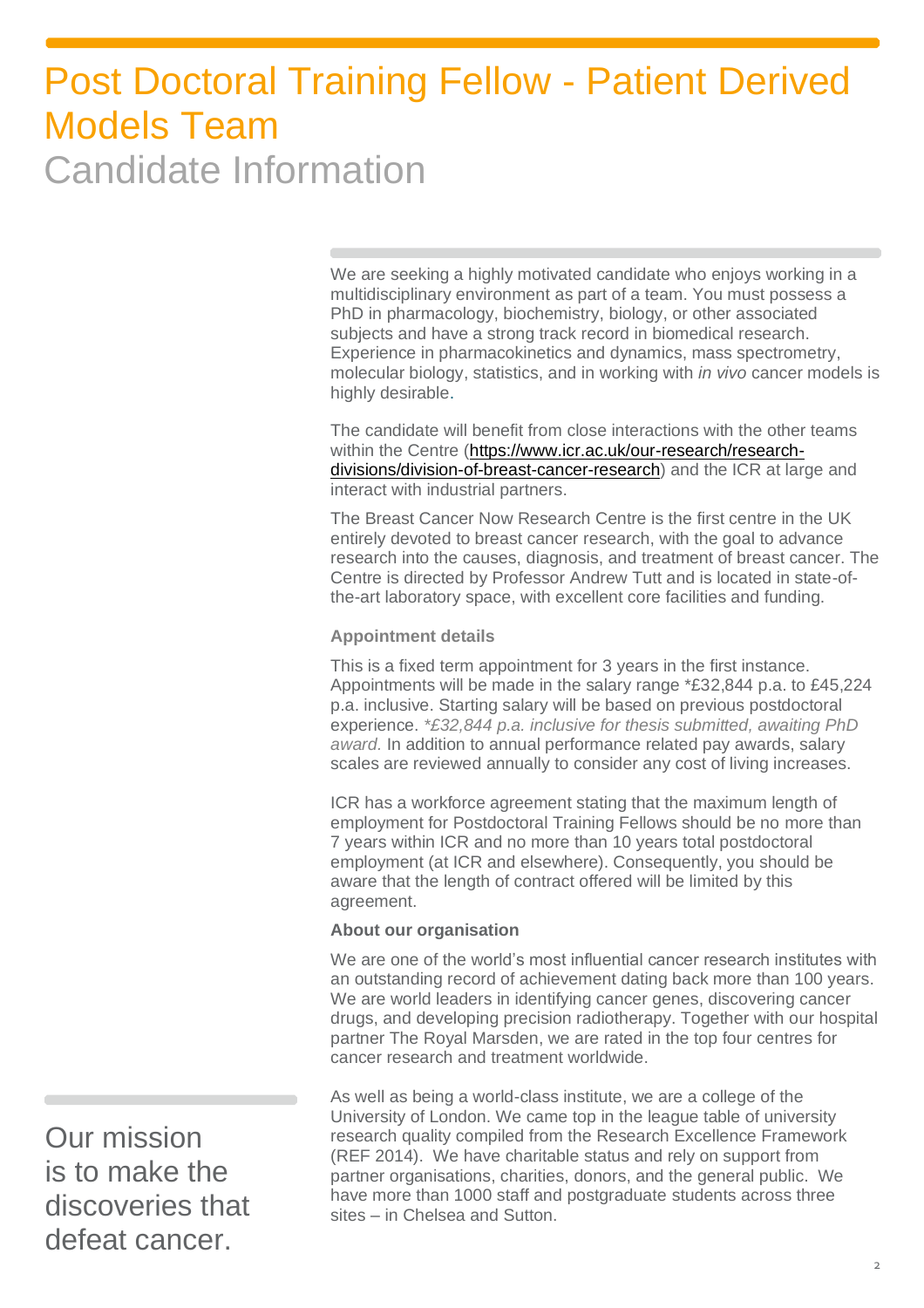#### Our values

The ICR has a highly skilled and committed workforce, with a wide variety of roles, each requiring different skills. But whether you work as a researcher, or work as part of our corporate team, your work and behaviour is underpinned by these six values. They are what bring us together as one team - as 'One ICR'.



#### **Pursuing excellence**

We aspire to excellence in everything we do and aim to be leaders in our field.

#### **Acting with Integrity**

We promote an open and honest environment that gives credit and acknowledges mistakes, so that our actions stand up to scrutiny.



#### **Valuing all our people**

We value the contribution of all our people, help them reach their full potential, and treat everyone with kindness and respect.



#### **Working together**

We collaborate with colleagues and partners to bring together different skills, resources and perspectives.



#### **Leading innovation**

We do things differently in ways that no one else has done before and share the expertise and learning we gain.



#### **Making a difference**

We all play our part, doing a little bit more, a little bit better, to help improve the lives of people with cancer.

*Our values set out how each of us at the ICR, works together to meet our mission – to make the discoveries that defeat cancer. They summarise our desired behaviours, attitudes and culture – how we value one another and how we take pride in the work we do, to deliver impact for people with cancer and their loved ones."*

**Professor Kristian Helin Chief Executive**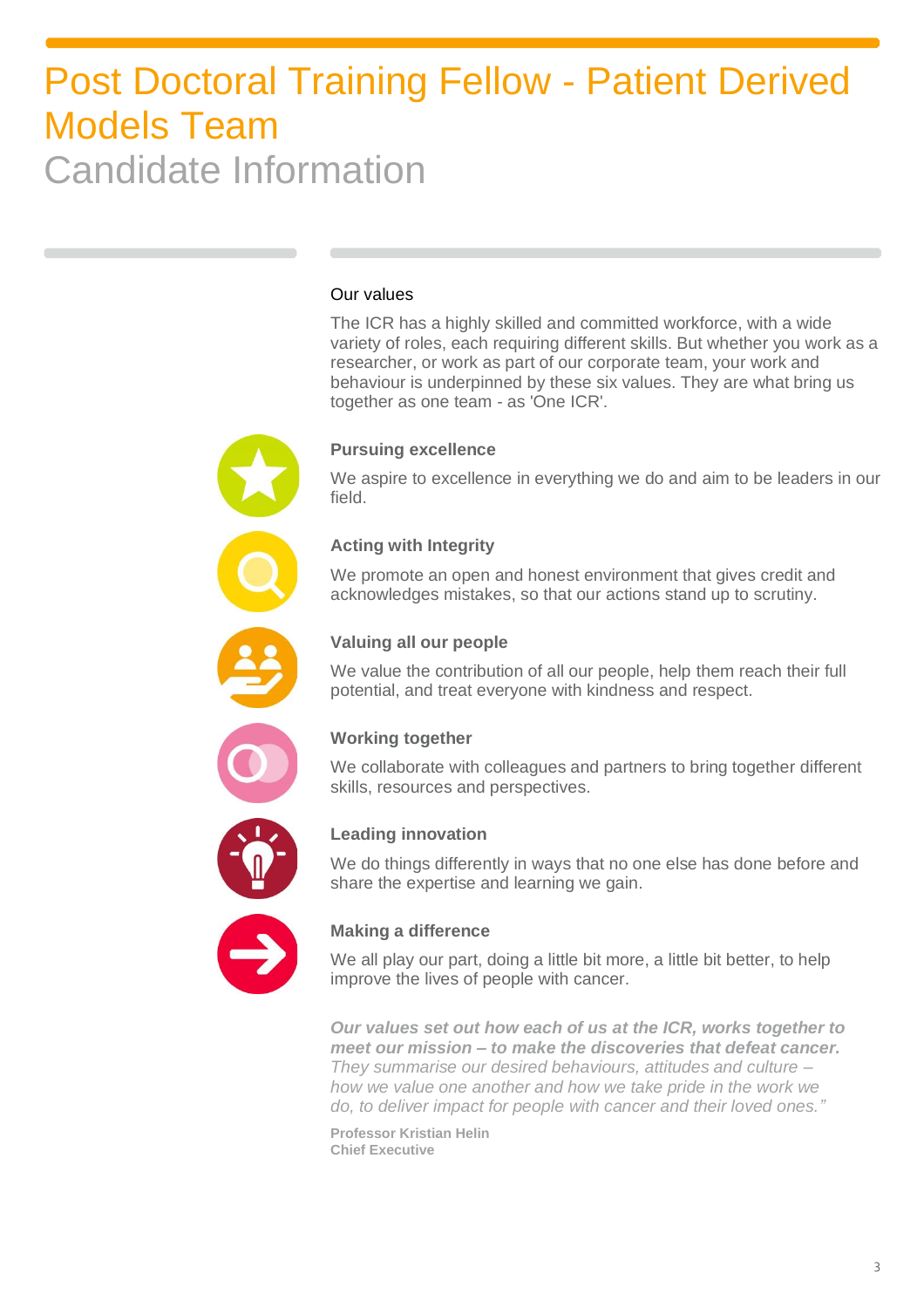### Job description

| Department / division:   | <b>Breast Cancer Research, Patient Derived</b><br>Models Team                                                                                                                                                                |
|--------------------------|------------------------------------------------------------------------------------------------------------------------------------------------------------------------------------------------------------------------------|
| Pay grade / staff group: | <b>Post-Doctoral Training Fellow</b>                                                                                                                                                                                         |
| Hours / duration:        | Full time 35 hours per week, Monday to<br>Friday. Fixed term contract for 3 years in the<br>first instance                                                                                                                   |
| <b>Reports to:</b>       | Professor Cathrin Brisken                                                                                                                                                                                                    |
| <b>Accountable to:</b>   | Professor Cathrin Brisken                                                                                                                                                                                                    |
|                          | <b>Main purpose of the job:</b> A Postdoctoral Training Fellow position is<br>available to advance novel breast cancer<br>PDX models in basic and preclinical<br>research with the aim of improving clinical<br>translation. |

#### **Duties and responsibilities:**

### Summary of duties

To design and perform *in vivo* studies aimed at validating candidate drugs and to identify predictive biomarkers.

To develop pharmacokinetic and pharmacodynamic for treatments of immunocompromised xenografted mice.

Remain up to date in the relevant scientific literature.

To produce work suitable for high-quality, high-impact publications.

To provide superior level of data storage and record keeping in notebooks, files, and computers, in line with ICR laboratory policy.

To participate in and contribute to regular group meetings.

To keep up to date with relevant literature.

To liaise and exchange with research colleagues of different disciplines.

To meet objectives within pre-determined timescales.

To work under the supervision of the line manager and to consult when appropriate.

Any other duties, which may be required, which are consistent with the nature and grade of the post.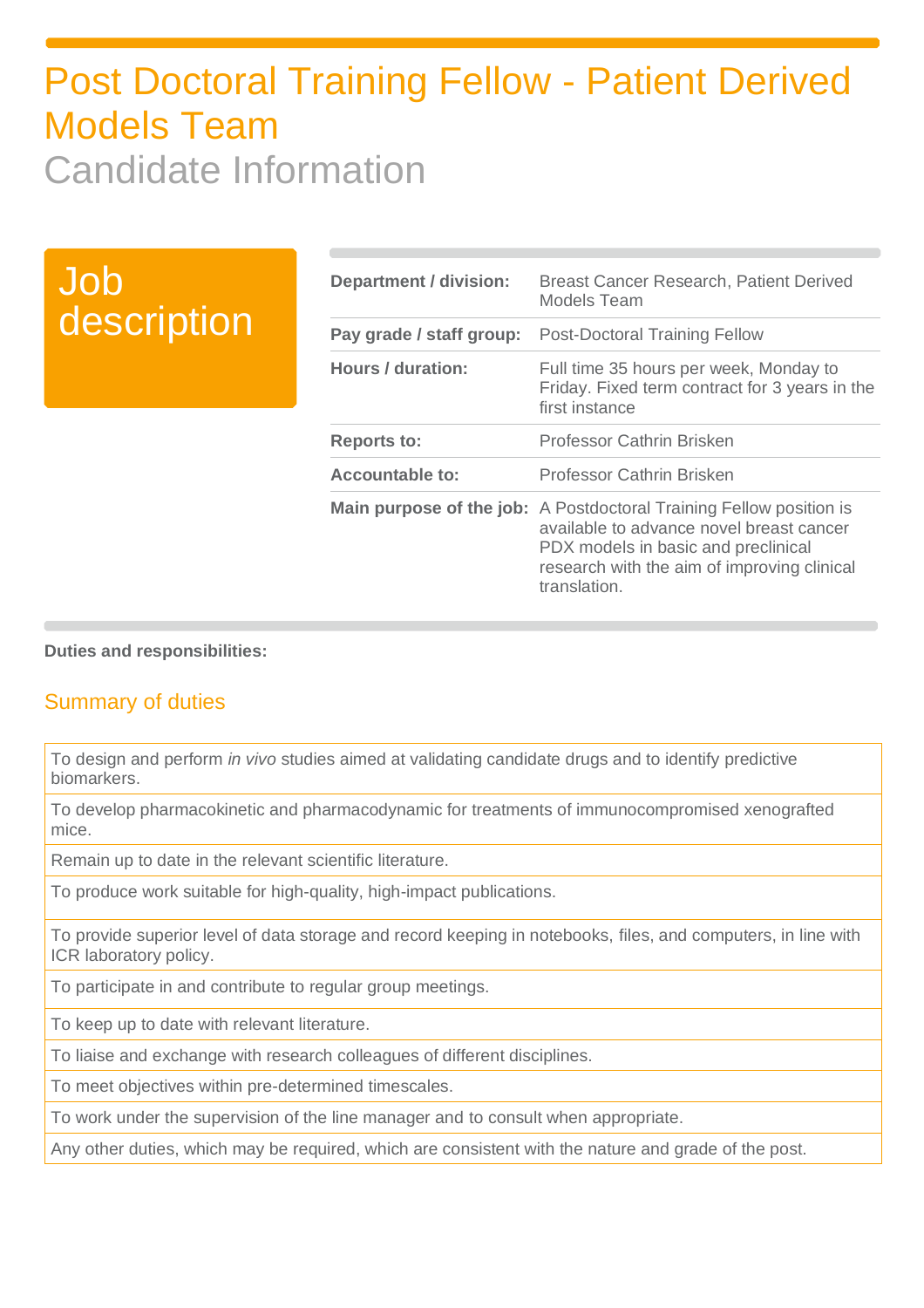### General

All staff must ensure that they familiarise themselves with and adhere to any ICR policies that are relevant to their work and that all personal and sensitive personal data is treated with the utmost confidentiality and in line with the General Data Protection Regulations

Any other duties that are consistent with the nature and grade of the post that may be required.

To work in accordance with the ICR's Values.

To promote a safe, healthy and fair environment for people to work, where bullying and harassment will not be tolerated.

To familiarise yourself with the ICR's approach towards risk management including its policies and procedures, which require all staff to play an active part in identifying and managing risk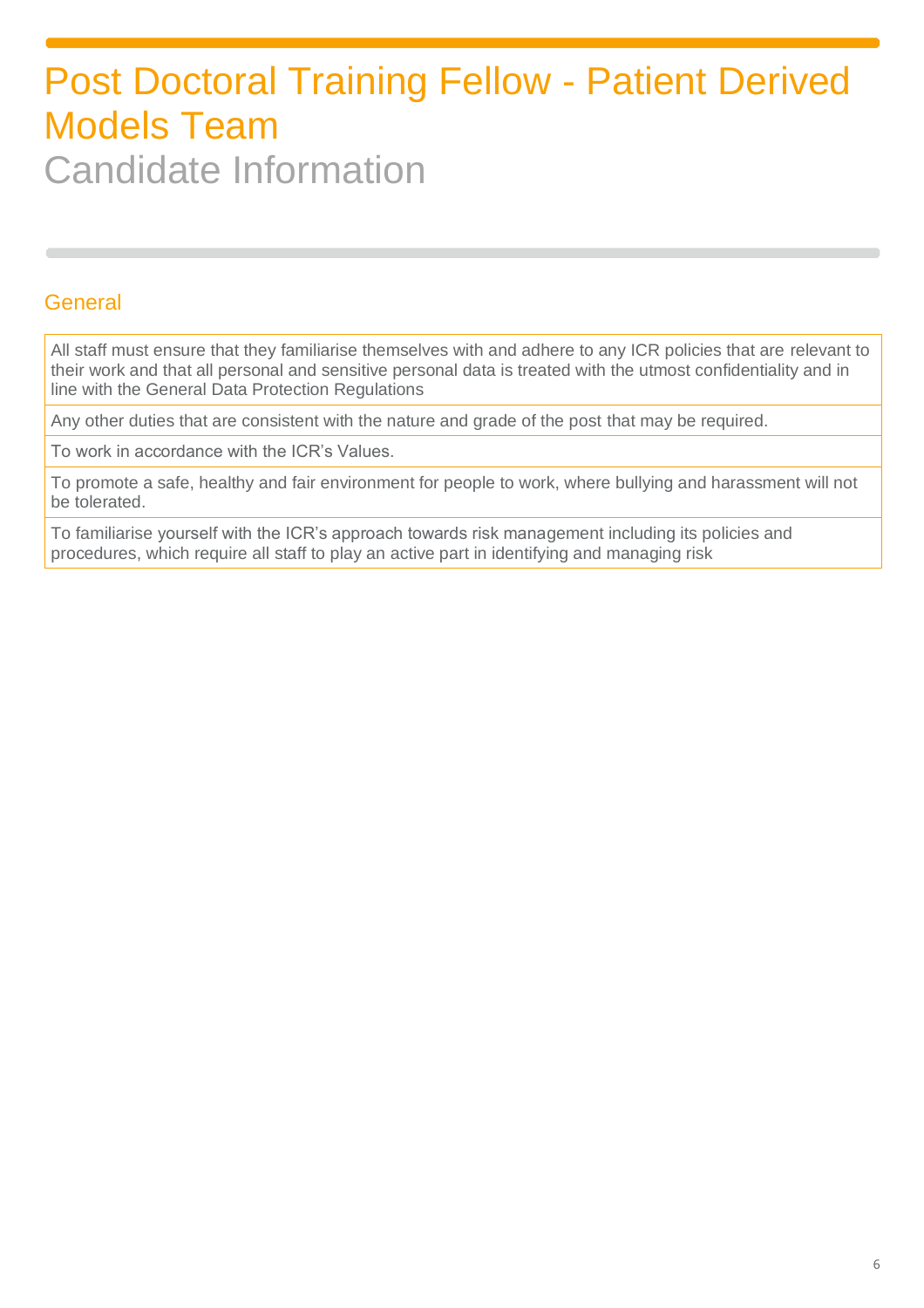### Person specification

### Education and Knowledge

| PhD in biology, genetics or other associated subject**                                                                       | <b>Essential</b> |
|------------------------------------------------------------------------------------------------------------------------------|------------------|
| Knowledge of cancer biology                                                                                                  | Essential        |
| Knowledge of cancer genetics                                                                                                 | <b>Desirable</b> |
| Knowledge of bioinformatics                                                                                                  | Desirable        |
| Knowledge of statistics                                                                                                      | Essential        |
| Understand the clinical management of cancers                                                                                | Desirable        |
| Strong track record in biomedical research as<br>demonstrated by high-impact, first author publications<br>in relevant areas | Essential        |

\*\**as a minimum requirement candidates must have submitted their thesis by the start date of their employment and been awarded their PhD within the six-month probationary period.*

### **Skills**

| Proven ability to work to deadlines                    | Essential |
|--------------------------------------------------------|-----------|
| Proven ability to design and implement experiments     |           |
| High degree of technical expertise<br>Essential        |           |
| Good organisational skills                             |           |
| Ability to plan, organise & prioritise a busy workload | Essential |
| Ability to write scientific manuscripts                | Essential |

### **Experience**

| Considerable experience in cell and molecular biology           |  |
|-----------------------------------------------------------------|--|
| Considerable experience in tissue culture                       |  |
| Considerable experience in target identification and validation |  |
| Experience in in vivo models of cancer                          |  |
| Experience in statistics and bioinformatics                     |  |
| Experience in pharmacokinetics (PK) and pharmacodynamics (PD)   |  |
| Experience with biomarker development                           |  |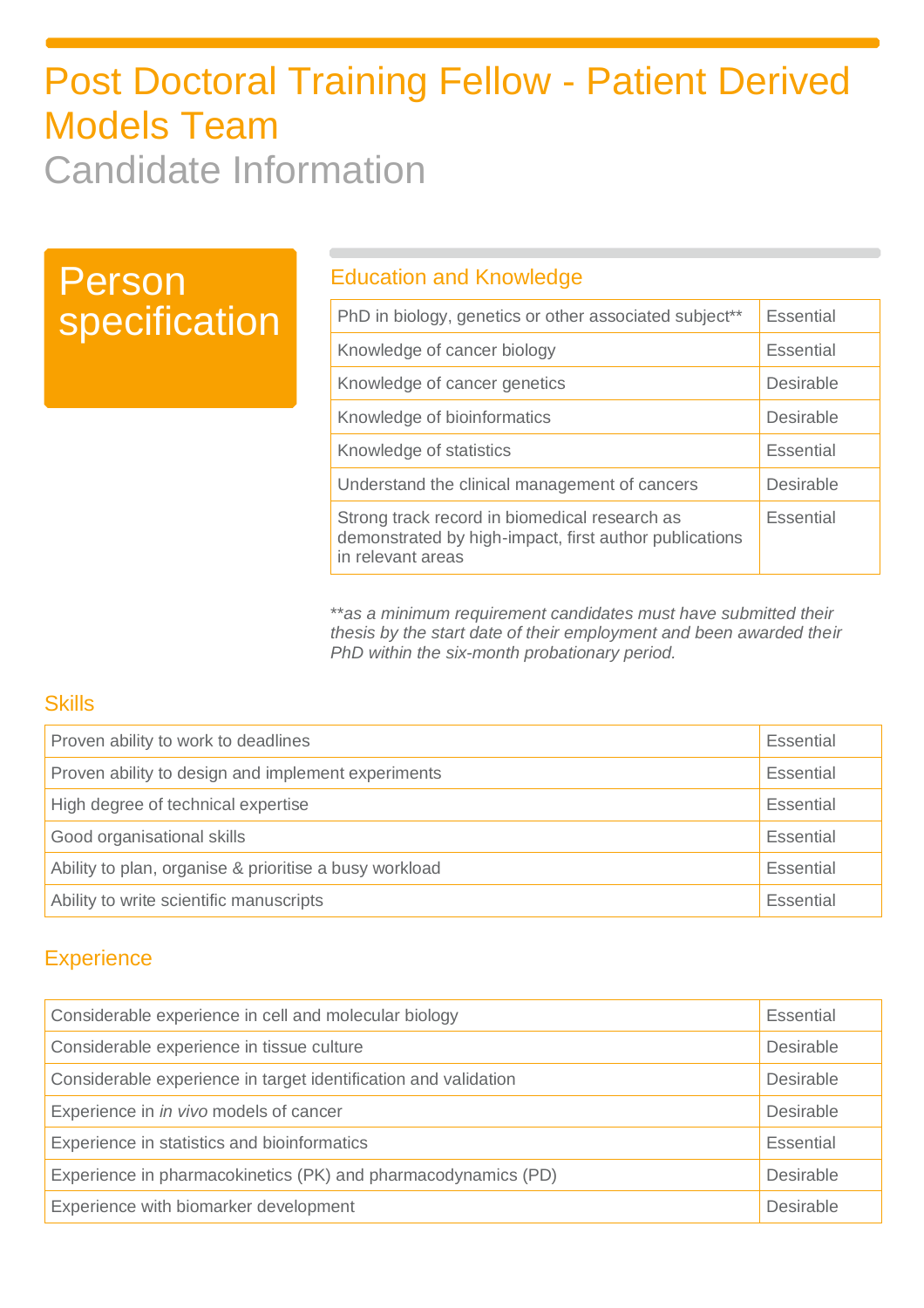| Experience with high throughput screening technologies   | Desirable |
|----------------------------------------------------------|-----------|
| Desirable<br>Experience with genome editing technologies |           |
| Desirable<br>Experience with cell cycle research         |           |

### **General**

| Flexibility to work as an individual or as a member of a team        |  |
|----------------------------------------------------------------------|--|
| Computer literate, data management skills                            |  |
| Proven ability to work with limited supervision<br>Essential         |  |
| To take interest in the relevant scientific literature<br>Essential  |  |
| To work well under pressure whilst maintaining accuracy<br>Essential |  |